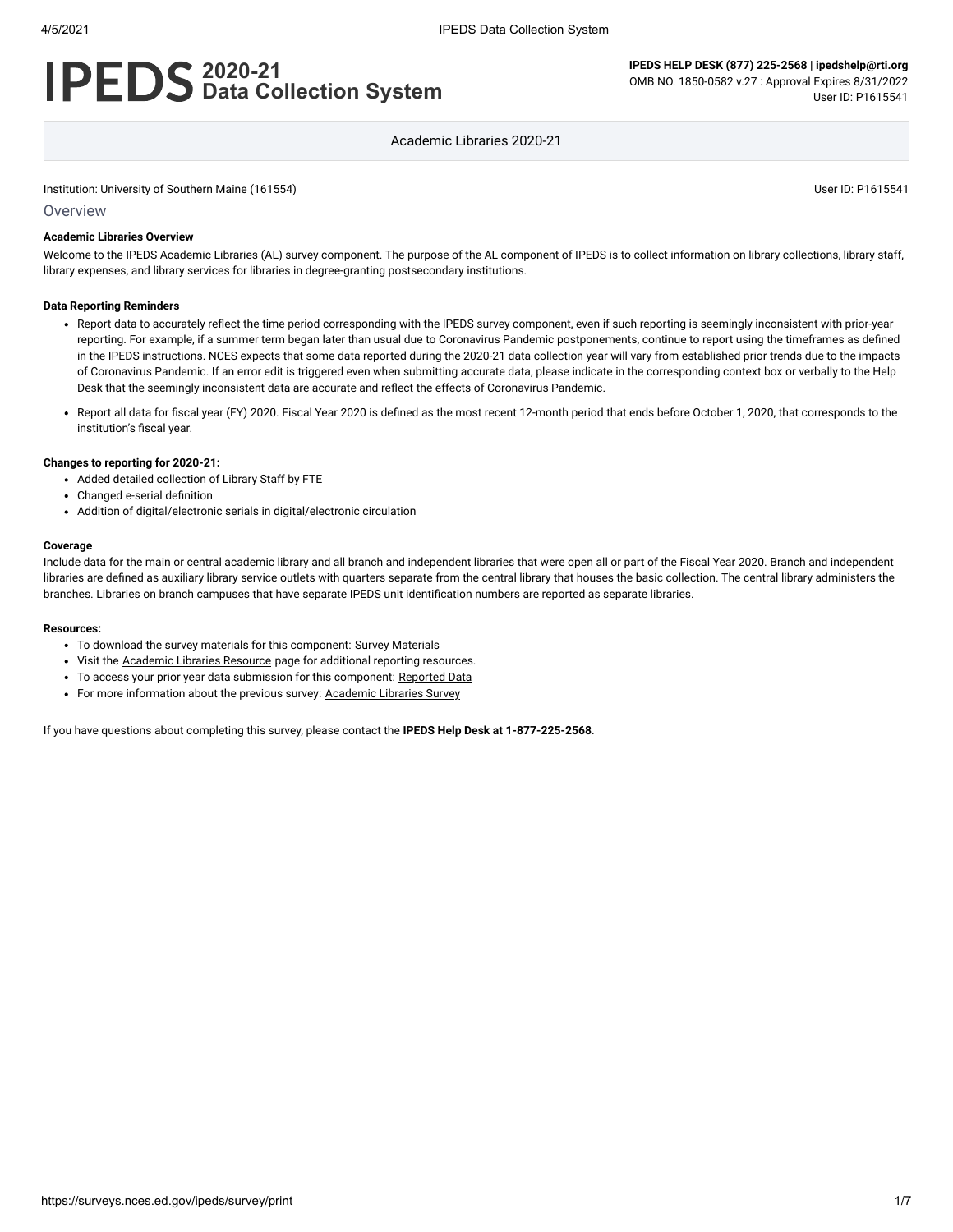## Screening Questions

#### **Were your annual total [library expenses](javascript:openglossary(1040)) (including staff salaries and wages) for Fiscal Year 2020:**

C Less than \$100,000 Creater than or equal to \$100,000

#### **Is the [library collection](javascript:openglossary(932)) entirely electronic?**

 $\odot$ 

No Yes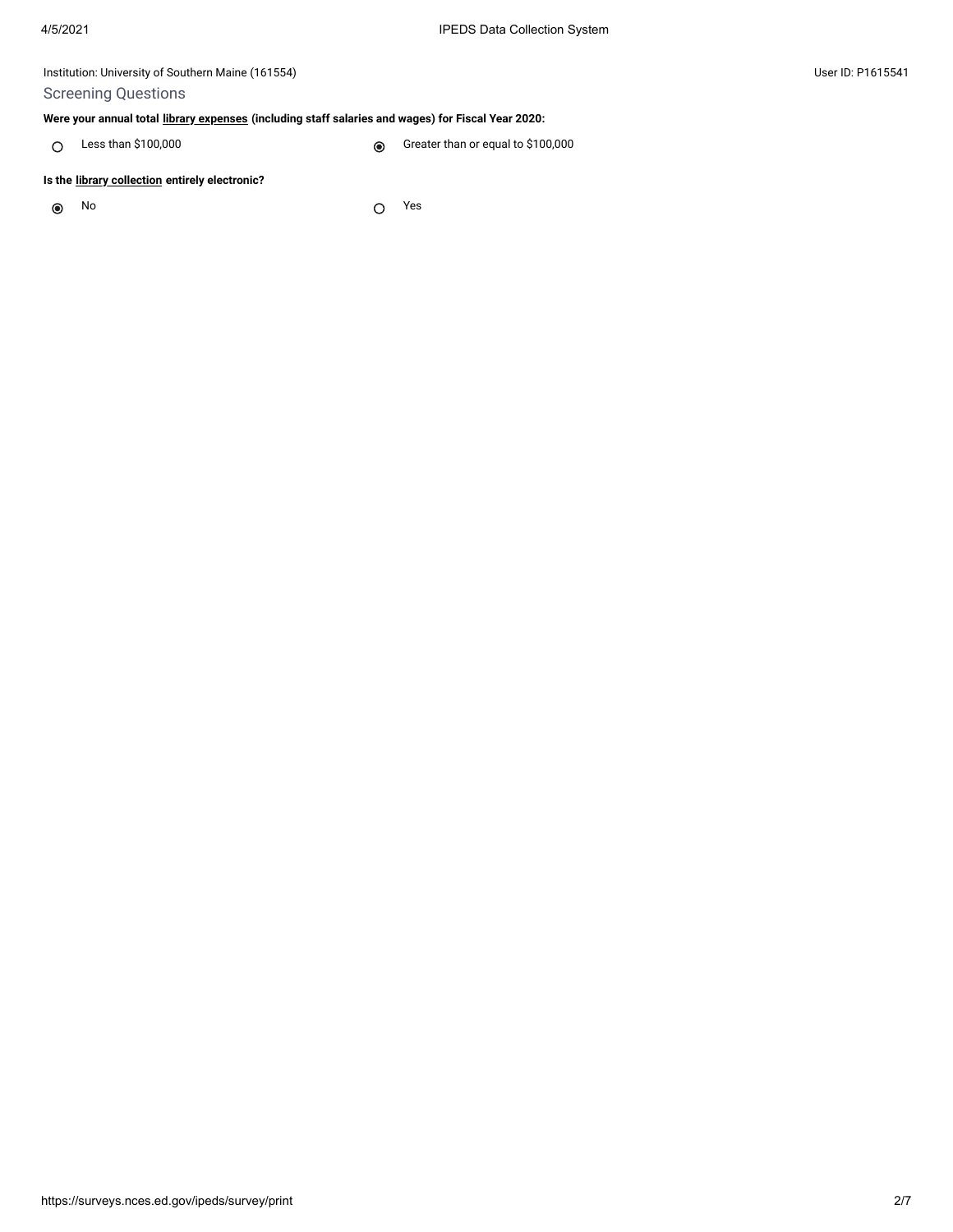## Library Collections/Circulation, Interlibrary Loan Services, and Library Staff

## **Section I: For all degree-granting institutions with library expenses >0 and/or access to a library collection**

NOTE - This section of the survey collects data on selected types of material. It does not cover all materials. Report the total number of each category held at the END of Fiscal Year 2020.

| <b>Library Collections</b>   | Physical |                      | Digital/Electronic      |                  |                      | Total     |
|------------------------------|----------|----------------------|-------------------------|------------------|----------------------|-----------|
|                              |          | Prior Year<br>Amount |                         |                  | Prior Year<br>Amount |           |
| <b>Books</b>                 | 423,847  | 423,847              |                         | 428,378          | 399,392              |           |
| Databases                    |          |                      |                         | 303              | 297                  |           |
| Media                        | 15,469   | 15,804               | $\blacktriangledown$    | 94,964           | 968,378              |           |
| Serials                      | 1,598    | 1,598                |                         | 94,485           | 92,280               |           |
| <b>Total</b>                 | 440,914  | 441,249              |                         | $\sqrt{618,130}$ | 1,460,347            | 1,059,044 |
|                              |          |                      |                         |                  |                      |           |
| <b>O</b> Library Circulation | 14,170   | 15,247               | $\overline{\mathbf{v}}$ | 433,718          | 3,610                | 447,888   |

#### **Does your institution have [Interlibrary Loan Services](javascript:openglossary(1025)) ?**

#### O No

| <b>Interlibrary Loan Services</b>                                  | Number | Prior Year Amount |  |
|--------------------------------------------------------------------|--------|-------------------|--|
| Total interlibrary loans and documents provided to other libraries | 5,681  | 5.992             |  |
| Total interlibrary loans and documents received                    | 3.469  | 4.687             |  |

#### **Does your institution have Library Staff?**

## O No

#### Yes

| <b>Library Staff</b>                             | Number of FTEs |
|--------------------------------------------------|----------------|
| Librarians                                       | 11.00          |
| Other Professional Staff                         | 10.00          |
| All Other Paid Staff (Except Student Assistants) | 17.00          |
| <b>Student Assistants</b>                        | 27.00          |
| <b>Total</b>                                     | 65.00          |

You may use the box below to provide additional context for the data you have reported above.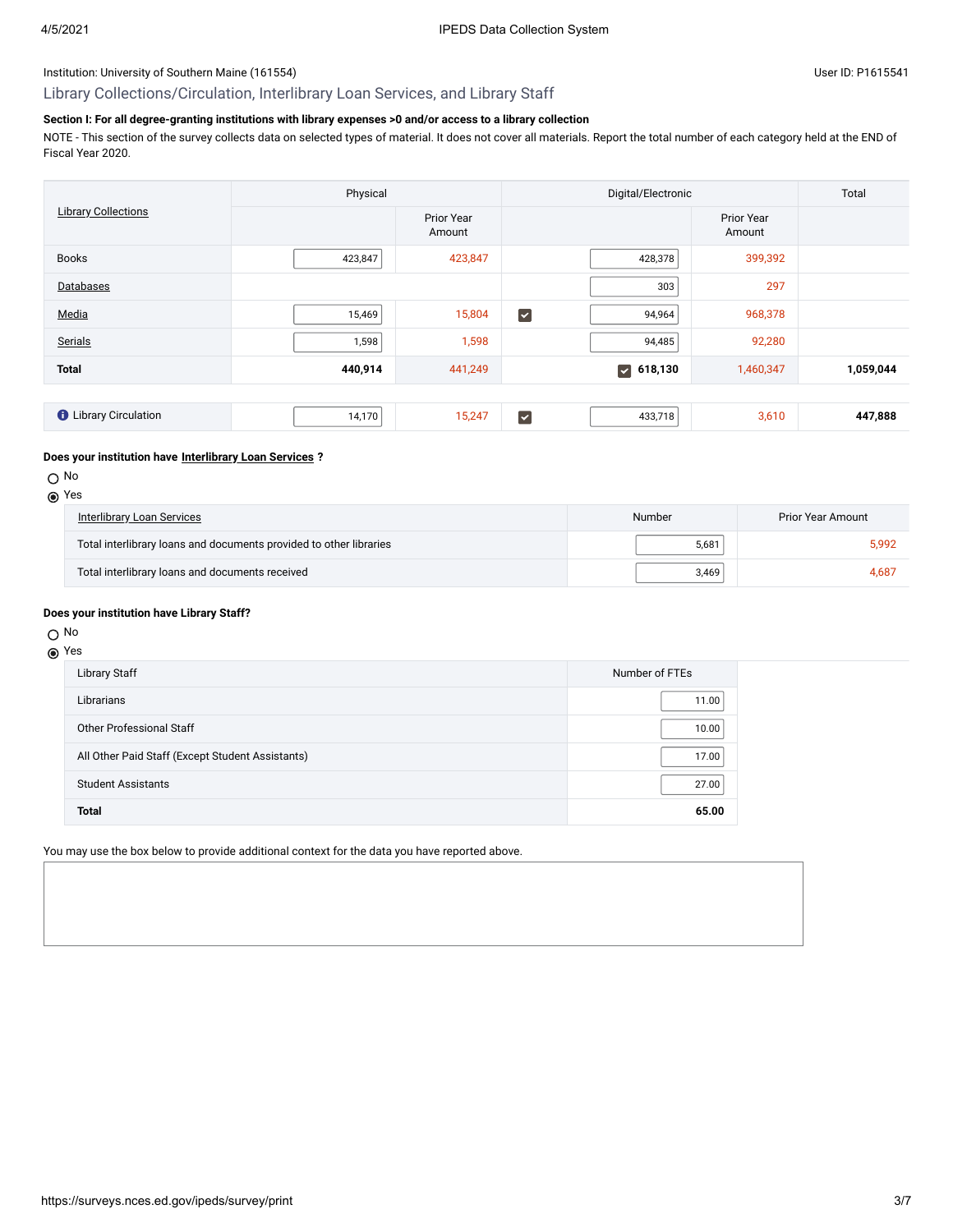Library [expenses](javascript:openglossary(1040)) should be reported for the most recent 12-month period that corresponds to your institution's fiscal year that ends before October 1, 2020.

|                                                                                                            |                              |                                 | <b>Prior Year Amount</b> |  |  |
|------------------------------------------------------------------------------------------------------------|------------------------------|---------------------------------|--------------------------|--|--|
| <b>O</b> Indicate the number of branch and independent libraries<br>(exclude the main or central library). |                              | $\pmb{4}$                       | $\overline{4}$           |  |  |
|                                                                                                            |                              |                                 |                          |  |  |
| <b>O</b> Expenses                                                                                          |                              | Amount                          |                          |  |  |
| Total salaries and wages for the library staff                                                             |                              | 1,701,017                       | 1,700,452                |  |  |
|                                                                                                            |                              |                                 |                          |  |  |
| Are staff fringe benefits paid out of the library budget?                                                  |                              |                                 |                          |  |  |
| No<br>$\circ$                                                                                              |                              |                                 |                          |  |  |
| Yes<br>$\circledcirc$                                                                                      | <b>Total Fringe benefits</b> | 864,063                         | 868,348                  |  |  |
| Materials/services expenses                                                                                |                              |                                 |                          |  |  |
| One-time purchases of books, serial back-files, and other materials<br>72,862                              |                              |                                 |                          |  |  |
| Ongoing commitments to subscriptions                                                                       |                              | 753,842                         |                          |  |  |
| All other materials/services costs                                                                         |                              | 70,793                          |                          |  |  |
| <b>Total materials/services expenses</b>                                                                   |                              | 897,497                         | 893,482                  |  |  |
| Operations and maintenance expenses                                                                        |                              |                                 |                          |  |  |
| <b>Preservation services</b>                                                                               |                              | 2,975                           |                          |  |  |
| All other operations and maintenance expenses                                                              |                              | 176,952                         |                          |  |  |
| Total operations and maintenance expenses                                                                  |                              | 179,927<br>$\blacktriangledown$ | 305,391                  |  |  |
|                                                                                                            |                              |                                 |                          |  |  |
| <b>Total Expenses</b>                                                                                      |                              | 3,642,504                       | 3,767,673                |  |  |
| <b>Total Expenses (minus Fringe Benefits)</b>                                                              |                              | 2,778,441                       | 2,899,325                |  |  |

You may use the space below to provide context for the data you've reported above.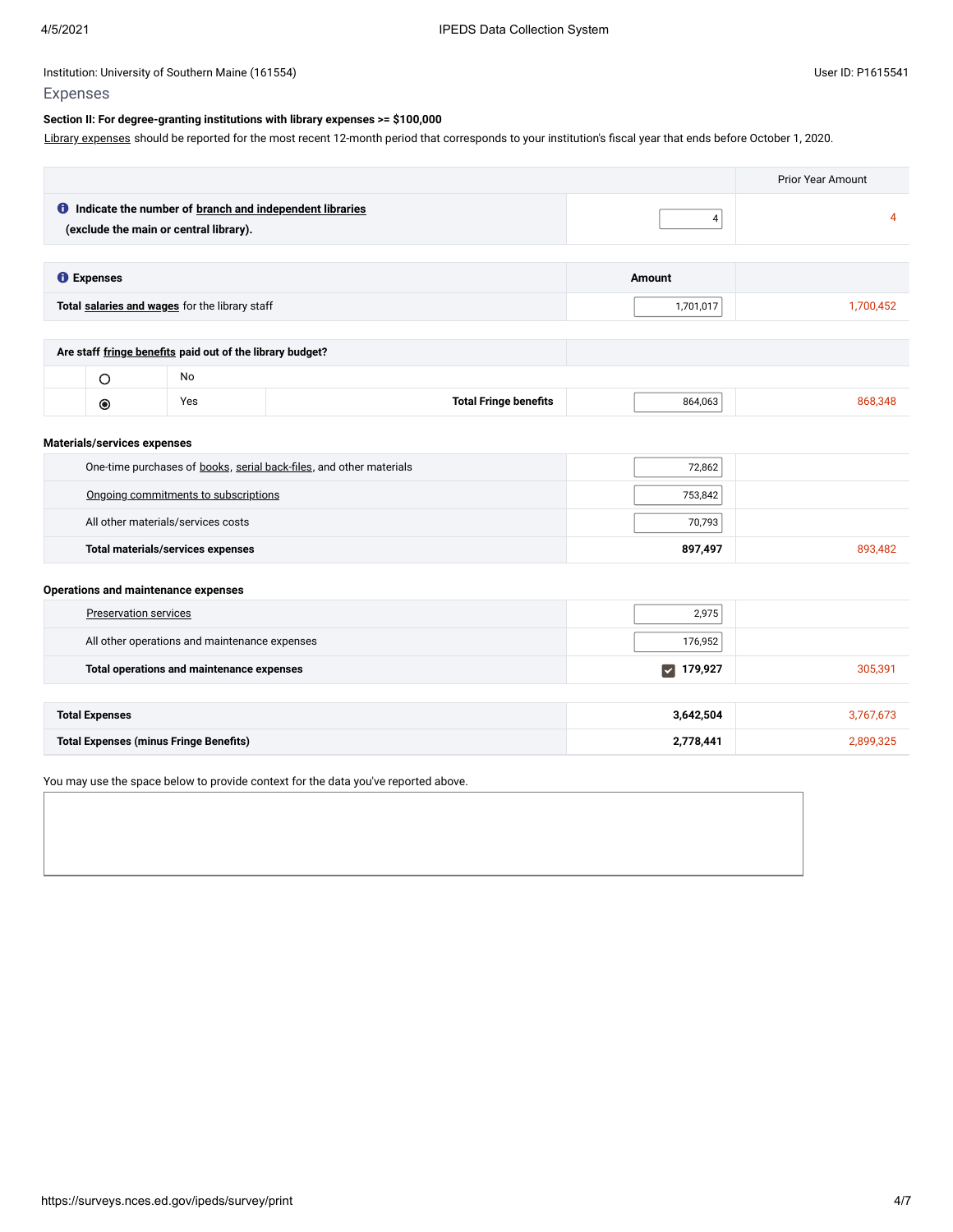## Prepared by

#### **Prepared by**

Reporting Reminders:

- The name of the preparer is being collected so that we can follow up with the appropriate person in the event that there are questions concerning the data.
- The Keyholder will be copied on all email correspondence to other preparers.
- The time it took to prepare this component is being collected so that we can continue to improve our estimate of the reporting burden associated with IPEDS.
- Please include in your estimate the time it took for you to review instructions, query and search data sources, complete and review the component, and submit the data through the Data Collection System.
- Thank you for your assistance.

| This survey component was prepared by: |                        |  |                          |  |                   |  |
|----------------------------------------|------------------------|--|--------------------------|--|-------------------|--|
| ◉                                      | Keyholder              |  | <b>SFA Contact</b>       |  | <b>HR Contact</b> |  |
|                                        | <b>Finance Contact</b> |  | Academic Library Contact |  | Other             |  |
| Name:                                  | Patricia K Davis       |  |                          |  |                   |  |
| Email:                                 | patdavis@maine.edu     |  |                          |  |                   |  |

| How many staff from your institution only were involved in the data collection and reporting process of this survey component?                                                                                             |  |  |  |  |
|----------------------------------------------------------------------------------------------------------------------------------------------------------------------------------------------------------------------------|--|--|--|--|
| Number of Staff (including yourself)<br>3.00                                                                                                                                                                               |  |  |  |  |
|                                                                                                                                                                                                                            |  |  |  |  |
| How many hours did you and others from your institution only spend on each of the steps below when responding to this survey component?<br>Exclude the hours spent collecting data for state and other reporting purposes. |  |  |  |  |
|                                                                                                                                                                                                                            |  |  |  |  |

| Staff member  | <b>Collecting Data Needed</b> | Revising Data to Match<br><b>IPEDS Requirements</b> | <b>Entering Data</b> | Revising and Locking Data |  |
|---------------|-------------------------------|-----------------------------------------------------|----------------------|---------------------------|--|
| Your office   | hours                         | hours                                               | hours                | hours                     |  |
|               | 1.00                          | 1.00                                                | 1.00                 | 2.00                      |  |
| Other offices | hours                         | hours                                               | hours                | hours                     |  |
|               | 65.00                         | 0.00                                                | 1.50                 | 50،،                      |  |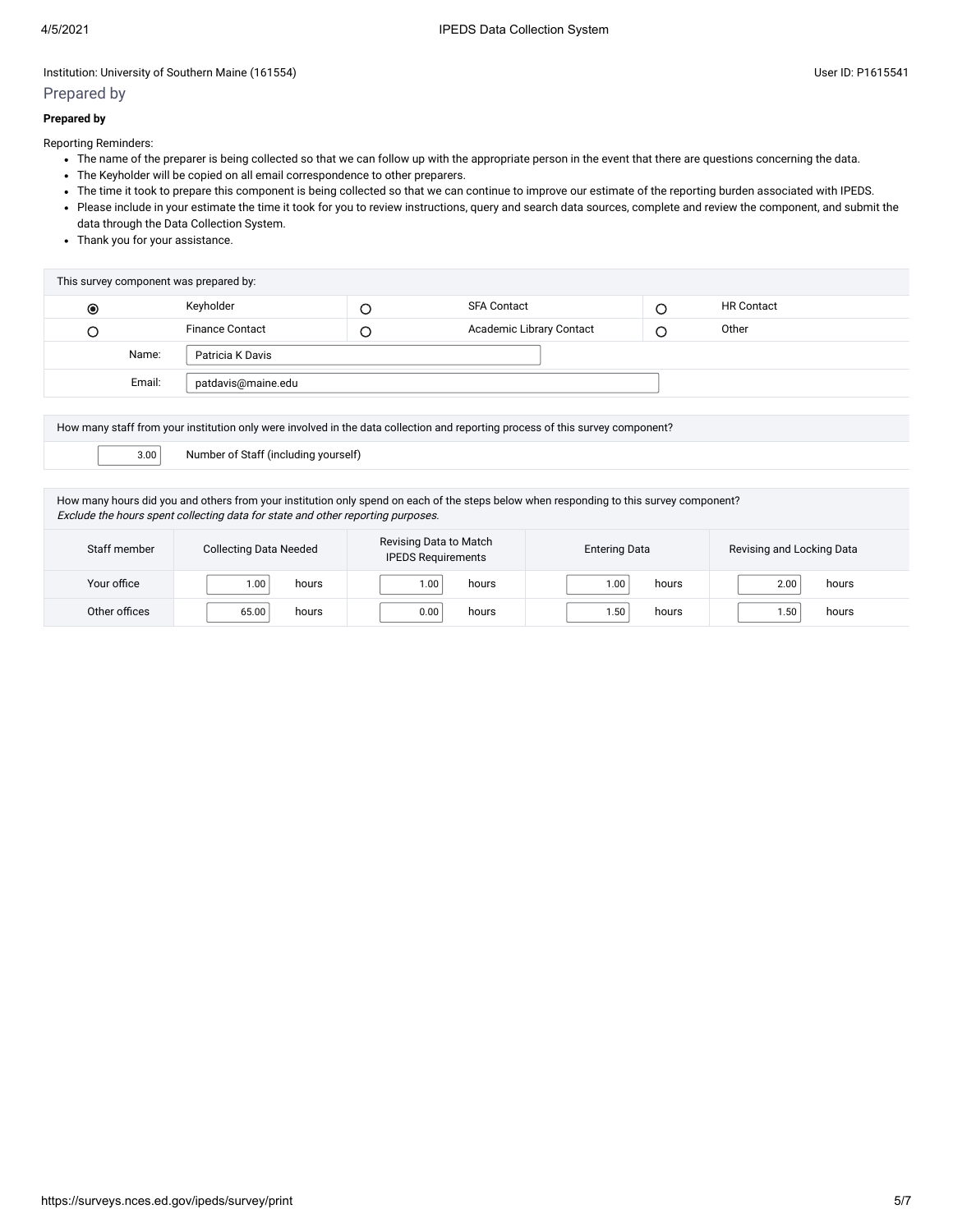### Summary

#### **Academic Libraries Component Summary**

IPEDS collects important information regarding your institution. All data reported in IPEDS survey components become available in the IPEDS Data Center and appear as aggregated data in various Department of Education reports. Additionally, some of the reported data appears specifically for your institution through the College Navigator website and is included in your institution's Data Feedback Report (DFR). The purpose of this summary is to provide you an opportunity to view some of the data that, when accepted through the IPEDS quality control process, will appear on the College Navigator website and/or your DFR. College Navigator is updated approximately three months after the data collection period closes and Data Feedback Reports will be available through the Data [Center](https://nces.ed.gov/ipeds/use-the-data) and sent to your institution's CEO in November 2020.

Please review your data for accuracy. If you have questions about the data displayed below after reviewing the data reported on the survey screens, please contact the IPEDS Help Desk at: 1-877-225-2568 or [ipedshelp@rti.org.](mailto:ipedshelp@rti.org)

| <b>Library Collections/Circulation</b> | <b>Physical Collection</b> | <b>Digital/Electronic Collection</b> |
|----------------------------------------|----------------------------|--------------------------------------|
| <b>Books</b>                           | 423,847                    | 428,378                              |
| Databases                              |                            | 303                                  |
| Media                                  | 15.469                     | 94,964                               |
| Serials                                | 1,598                      | 94,485                               |
| <b>Total Collection</b>                | 440.914                    | 618,130                              |
|                                        |                            |                                      |
| <b>Total Circulation</b>               | 14,170                     | 433,718                              |

| <b>Expenses</b>                        | Amount      |
|----------------------------------------|-------------|
| Salaries and wages                     | \$1,701.017 |
| Fringe benefits                        | \$864,063   |
| Materials/services expenses            | \$897.497   |
| Operations and maintenance<br>expenses | \$179.927   |
| <b>Total expenses</b>                  | \$3.642.504 |